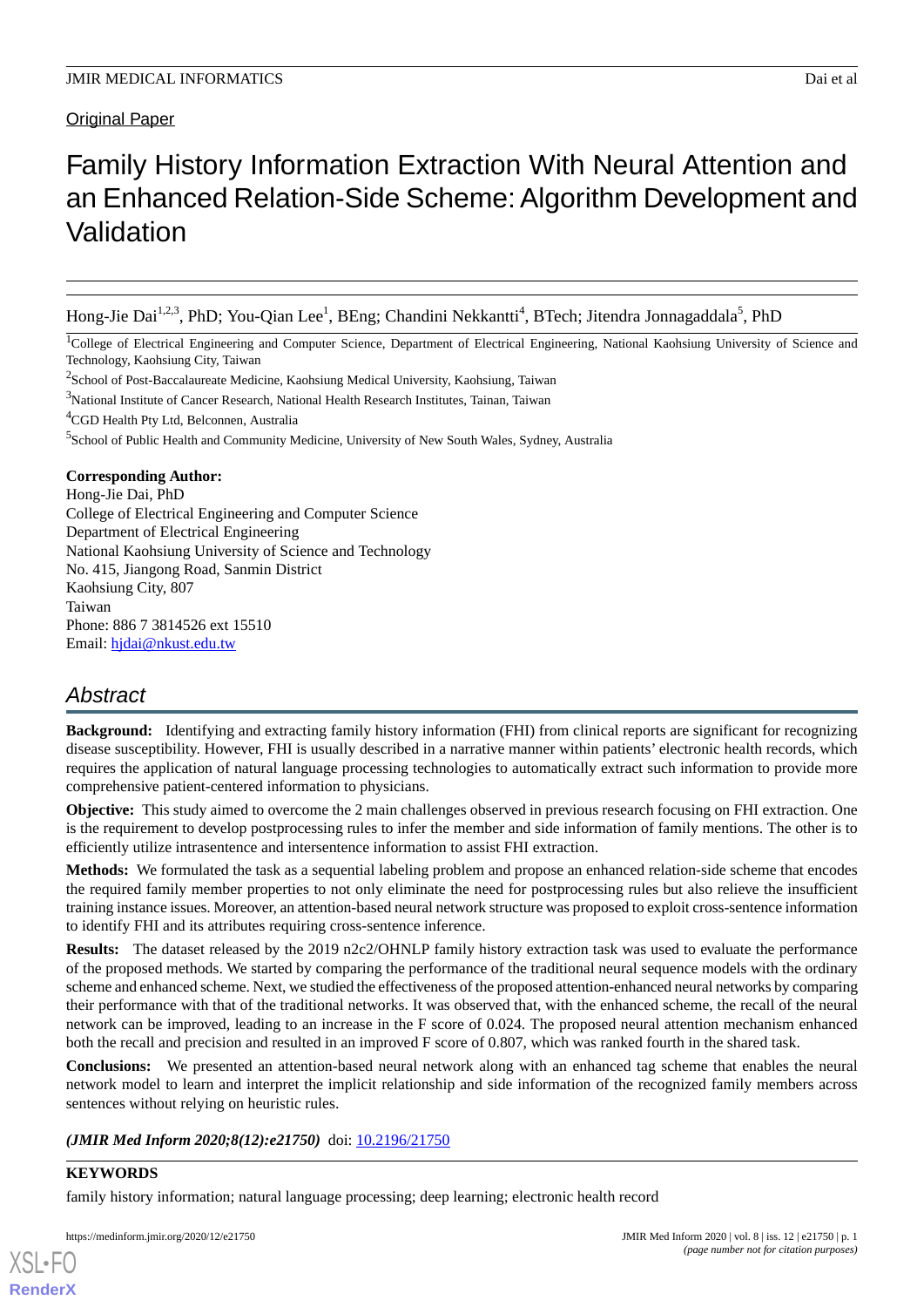# *Introduction*

Family history information (FHI), such as a patient's family members and their corresponding side of the family (ie, maternal or paternal), health-related problems like medical histories and current disorders, and habits of substance use, is not only an essential risk factor for many chronic and hereditary diseases such as cardiovascular diseases, diabetes, and cancers [[1\]](#page-8-0) but also an important clue for individualized disease diagnosis, treatment, prediction, and prevention [[2](#page-8-1)[-6](#page-8-2)]. FHI is usually described in an unstructured free-text format within a patient's electronic health record, and its content depends on pieces of information provided by patients about the health situation of their relatives during clinical visits. Therefore, it will be beneficial if natural language processing (NLP) can be employed to identify FHI to provide a more comprehensive view of patient-centered information for physicians.

In general, FHI consists of 3 essential factors, including the relationship between family members, side of the members, and associated observations. Early studies working on the identification of FHI [\[7](#page-8-3),[8](#page-8-4)] relied on the Unified Medical Language System to extract FHI and applied rules to associate the relations. The release of available FHI training corpora such as the BioCreative/OHNLP challenge 2018 [\[9](#page-8-5)] and the 2019 n2c2/OHNLP shared tasks prompted the advancement of NLP for automatically extracting FHI. Researchers currently apply a variety of approaches to tackle the task of FHI extraction. For example, Dai [[10\]](#page-8-6) introduced 3 inside, outside, beginning (IOB)2-based tag sets that can be utilized to identify family members and their observations along with the bidirectional long short-term memory (BiLSTM)-conditional random field (CRF) model. The first was the standard IOB-2 scheme, which only captures the spans of the mentioned family members and observations. Therefore, 5 tags including B/I-FM, B/I-Ob, and O were used. The second scheme further encodes the family side information in the tag set for family members. For example, "Mother" is not associated with any family side values, so its mention is assigned with the B/I-FM-NA tag, while other tag sets include the B/I-FM-Paternal and B/I-FM-Maternal tags. The relation-side scheme was the last proposed tag scheme in which both the type and side properties are encoded. Consequently, all possible combinations of the 2 properties that appeared in the training set were represented by the tag scheme.

Without encoding both the side and relationship information in tag sets like the relation-side scheme for model training, previous work had to develop sophisticated postprocessing rules that relied on commonsense knowledge and surrounding text to infer the 2 properties of family members and integrate handcrafted rules with deep learning models in a pipeline structure. In addition to the challenge of optimizing both submodules separately, there are at least two other known limitations of applying postprocessing rules. One is the inability to determine cases like indirect relatives as pointed out by Dai [[10\]](#page-8-6) and Shi et al [\[11](#page-8-7)], and the other is the general ability to classify FHIs represented in different writing styles. Unfortunately, although the aforementioned relation-side scheme is expected to facilitate the development of a single end-to-end model to conquer the task of FHI extraction, the experiment results by Dai [[10\]](#page-8-6) revealed issues of insufficient and imbalanced training instances. In light of these constraints, we eliminated the postprocessing rules and managed the issue of training instances by proposing an enhanced relation-side tag scheme. Moreover, we introduced the attention-based neural network structure to better exploit intrasentence and intersentence information to determine the FHIs requiring cross-sentence inference.

# *Methods*

We preprocessed medical notes to generate sentences and the corresponding tokens associated with their part-of-speech information via our clinical toolkit [\[12](#page-8-8)]. By formulating the FHI extraction task as a sequential labelling problem, we applied the proposed tag scheme to encode the gold annotations to generate the datasets for training the proposed network models. In the following subsections, we first introduce the relation-side scheme proposed by Dai [\[10](#page-8-6)] and the enhanced version proposed in this work, followed by descriptions of the architecture of the developed model that can utilize cross-sentence information via the sentence-level and document-level neural attentions.

#### **Tag Scheme Design**

In order to exclude the need for postprocessing steps, Dai [\[10](#page-8-6)] presented the relation-side scheme in which both the side and family relationship properties are encoded within the IOB tag sets for family member entities. [Table 1](#page-2-0) displays an example of the encoded annotations. Taking the first family member mention "two paternal aunts" as an example, we included the side and relationship information ("paternal" and "aunt," respectively, in this case) in the tag set. Since both side and relationship attributes were encoded and later learned by the machine learning model, it is not necessary to apply postprocessing algorithms to infer the 2 properties.

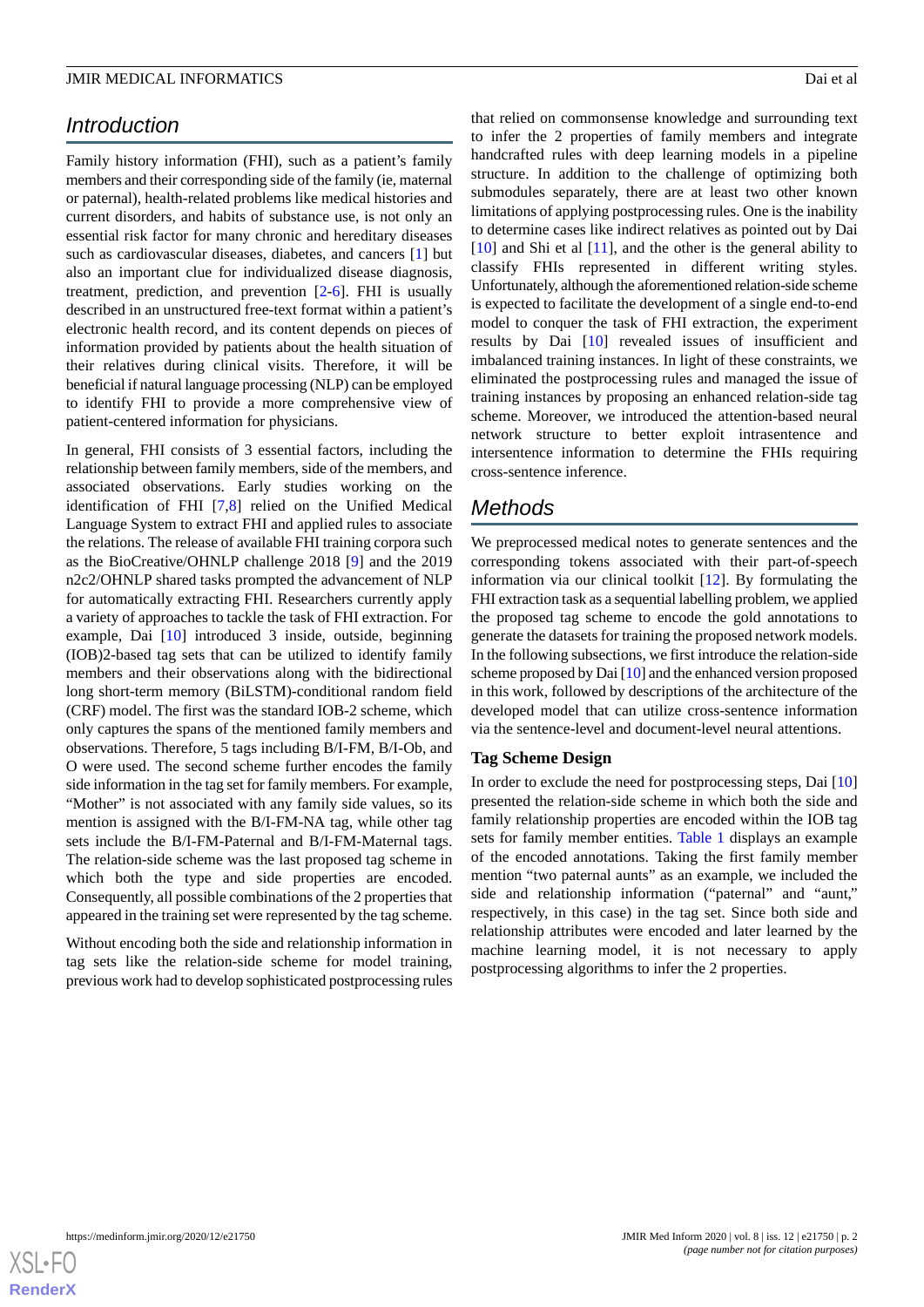<span id="page-2-0"></span>**Table 1.** An example sentence encoded with the relation-side scheme and enhanced version: "The patient has two paternal aunts and one paternal half–brother, all were diagnosed with type-2 diabetes."

| Word         | Relation-side scheme   | Enhanced relation-side scheme |
|--------------|------------------------|-------------------------------|
| has          | $\mathbf{O}$           | $\mathbf{O}$                  |
| two          | <b>B-Aunt-Paternal</b> | I-FM                          |
| paternal     | I-Aunt-Paternal        | I-FM                          |
| aunts        | I-Aunt-Paternal        | E-Aunt-Paternal               |
| and          | $\mathbf{O}$           | $\mathbf{O}$                  |
| one          | <b>B-Brother-NA</b>    | I-FM                          |
| paternal     | I-Brother-NA           | I-FM                          |
| half-brother | I-Brother-NA           | E-Brother-NA                  |
| $\,$         | $\mathbf{O}$           | $\mathbf 0$                   |
| $\cdots$     | $\cdots$               | $\cdots$                      |
| type-2       | B-OB                   | B-OB                          |
| diabetes     | $I-OB$                 | $I-OB$                        |

The drawback of the relation-side scheme is that the tag scheme combines all required information in its encoding, which is too specific and may result in problems of insufficient training instances. Take the annotations of the n2c2/OHNLP shared task as an example. In their annotations, the first-degree relatives, which include 8 types of family members (ie, Father, Mother, Parent, Sister, Brother, Daughter, Son, and Child), do not have the value of the family side property (refer to the tags ending with "NA" in [Table 1](#page-2-0)). However, annotations of the other 7 family members (ie, Grandmother, Grandfather, Grandparent, Cousin, Sibling, Aunt, and Uncle) contain both properties. Therefore, we have at most  $8 \times 2 \times 1 + 7 \times 2 \times 3 = 58$  tags for family members. Consequently, we proposed the enhanced relation-side scheme in which only the I (inner) and E (end) tags were used and the relationship and side properties were only encoded in the E tag. For example, in [Table 1,](#page-2-0) we can see that the word "paternal" of the 2 family member mentions was encoded by I-FM, which implies that the word is a part of a family mention. The annotations for the last words of the 2 mentions were encoded by including their relationship and side information. The number of possible tags was reduced to  $1 + 8$  $x 1 + 7 x 3 = 30$ . On the other hand, for observations like "type-2" diabetes" in [Table 1](#page-2-0), both schemes used the ordinary IOB tag set to encode the annotations. The enhanced tag scheme is preferred because it greatly reduced the size of the tag sets and transition matrix used later in the CRF layer of the developed model.

#### **Baseline Network Architecture**

We used the network architecture developed by Dai [\[10](#page-8-6)] as a baseline. The network architecture is very similar to the entity recognition part of the network developed by Shi et al [\[11](#page-8-7)], with the major difference being that the latter further extended the network with an additional BiLSTM to create a joint learning model. Both were top-ranked systems in the BioCreative/OHNLP challenge.

In our implementation, the baseline architecture consists of 2 core parts, with the first being the representation layer in which the sequence of tokens  $\mathbf{t} = \{t_1, t_2, \dots, t_n\}$  was represented as a vector by concatenating the character-level representation based on convolutional neural networks, pre-trained word representations, the randomly initialized part-of-speech embedding, and the pre-trained Unified Medical Language System embedding [[13\]](#page-8-9). Based on the investigation by Dai [\[10](#page-8-6)] on the effectiveness of applying different pretrained word embeddings to the task of FHI extraction and the effectiveness of the recent advancement of contextualized word representations, global vectors for word representation (GloVe) [[14\]](#page-8-10) and the embeddings from language models (ELMo) [\[15](#page-8-11)] were used to represent the tokens. The concatenated representation was then inputted to a BiLSTM network with CRF as the output layer to infer predictions for each token.

The BiLSTM CRF networks have been shown to be able to efficiently model contextual information and label dependencies [[16\]](#page-8-12) and is currently a strong baseline. However, one major constraint is that the networks can only exploit contexts within individual sequences but cannot digest cross-sentence information. To overcome this limitation, we enhanced the baseline model by introducing the neural attentions described in the next subsection.

# **Attention-Enhanced BiLSTM-CRF Network Architecture**

[Figure 1](#page-3-0) illustrates the network architecture of the proposed attention-enhanced network. In the network, for each token *t i,j* in a given sentence *s<sup>j</sup>* , we applied the attention mechanism to make it attend to certain tokens among all sentences  ${s_1, s_2, \ldots, s_m}$  of the document **d** to allow the model to determine the type and the attributes of the token  $t_{i,j}$  by considering information at the sentence and document levels. Each sentence  $s_j$  in the input document **d** is expressed as  $\mathbf{t}_j = \{t_{1,j}, t_{2,j}, \ldots, t_{n,j}\}$ where *n* is the number of tokens in  $s_j$ .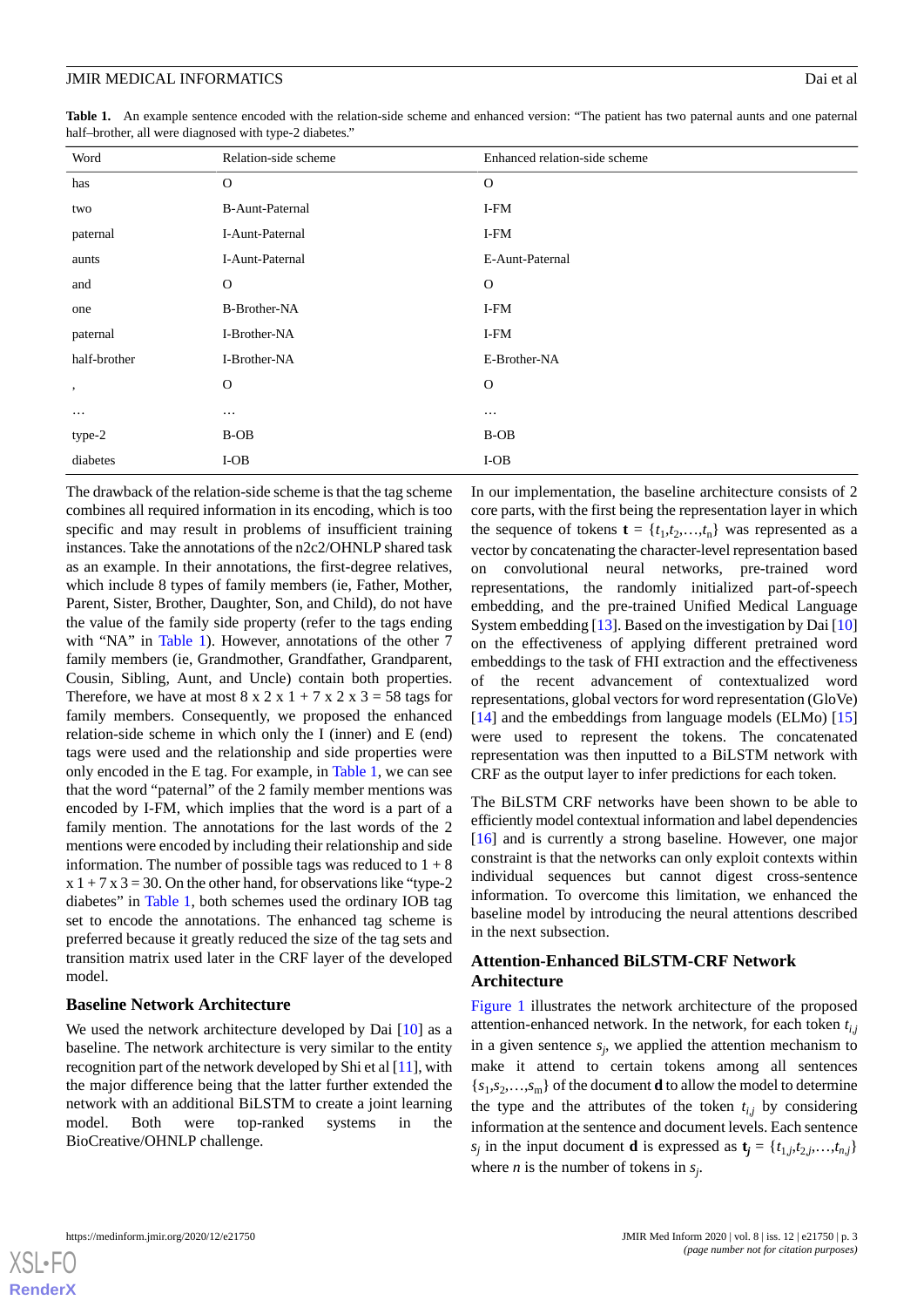<span id="page-3-0"></span>**Figure 1.** Proposed attention-enhanced bidirectional long short-term memory (BiLSTM)-conditional random field (CRF) network architecture. ⊕ indicates a concatenation of two vectors. BiGRU: bidirectional gated recurrent unit; UMLS: Unified Medical Language System.



Like our baseline model, each token *t i,j* in the sequence of tokens  $t_j$  was represented as a vector  $v_{i,j}$  by concatenating the embeddings described in the previous subsection. Before sending the vector to the BiLSTM-CRF layer as an input, a hierarchical attention layer is introduced to enrich the vector to enable the model in utilizing cross-sentence information. In the attention layer, the attention score, which conveys the associations between the current token's representation  $v_{i,j}$  and all tokens' representations in **d**, was hierarchically calculated using the following content-based function adapted from Luong et al [[17\]](#page-8-13) where  $W_t$  and  $W_t$ <sup>*f*</sup> are learned parameters and  $h_{i',j'}$  is the hidden state of the bidirectional gated recurrent unit at the token *t i',j'* from another sentence:

$$
s_j: q(v_{i,j}) = \mathbf{W}_t v_{i,j} + b_q(\mathbf{1})
$$
  

$$
t_{\perp} w(h_{i',j'}) = \tanh(\mathbf{W}_t h_{i',j'} + b_{t,s})
$$
 (2)

The score was calculated sentence-wise for the token *t i,j* to derive its attention weight  $\alpha_{i,(i',j')}$  for the token  $t_{i',j'}$  in the sentence  $s_j$ :

score
$$
(v_{i,j}, h_{i',j'}) = q(v_{i,j})^T t_w(h_{i',j'})
$$
 (3)

The aggregated score  $s_{i,j'}$  for all tokens in  $s_{i'}$  was calculated as follows:

$$
\alpha_{L(l',j')} = \frac{\exp(\text{score}(v_{i,j}, h_{i',j'}))}{\sum_{k} \exp(\text{score}(v_{i,j}, h_{k,j'}))}
$$
 (4)  

$$
s_{i,j'} = \sum_{k} \alpha_{L(k,j')} h_{k,j'} \text{ (5)}
$$

Given the aggregated sentence scores  $\mathbf{s}_i = \{s_{i,1}, s_{i,2}, \ldots, s_{i,m}\}\)$  for the token  $t_{i,j}$ , we derived a document vector  $d_i$  in a similar way to summarize the information from all sentences. First, a bidirectional gated recurrent unit was used to encode **s***<sup>i</sup>* , which can generate the hidden state  $h_k$  for the  $k^{\text{th}}$  vector in  $s_i$ . Analogous to the hierarchical attention networks proposed by Yang et al [\[18](#page-8-14)], we rewarded sentences that provide clues to infer the type and attribute information of the target token *t i,j* using the following attention mechanism:

```
the original token representations to form the input of the
BiLSTM-CRF model.
Experiment Configurations
```
 $t\_s(h_k) = \tanh(\mathbf{W}_s h_k + b_{t\_s})$  (6) score( $v_{i,j}, h_k$ ) =  $q(v_{i,j})^T t_s(h_k)$  (7)

 $\alpha_{i,k} = \frac{\exp(\text{score}(v_{i,j}, h_k))}{\sum_l \exp(\text{score}(v_{i,j}, h_l))}$ 

 $d_i = \sum_{l} \alpha_{i,l} h_l$  (9)

The dataset released by the 2019 n2c2/OHNLP shared task was used to evaluate the performance of the proposed network architecture along with the designed tag scheme. The training and test sets consist of 99 and 117 unstructured clinical notes, respectively. We randomly selected 83 of the 99 notes as the final training set, with the remaining 16 notes as the validation set in the training process. The validation set was not used in training but was used to determine the optimum parameters without overfitting the training set. We configured 3 runs for the participation of the n2c2/OHNLP family history extraction track. Both the first and second configurations were based on the proposed neural attention network along with the enhanced relation-side scheme. The only difference is that when processing a given sentence, the first configuration took all sentences in the note into consideration, while the second only examined sentences before the current one. The last run was based on the baseline BiLSTM-CRF network described in the previous subsection.

The output of the hierarchical attention layer  $d_i$  can be considered as a document-level vector that summarizes information across sentences in **d** for token *t i,j*, which provides clues for determining FHI. Finally, the document vector was treated as an additional feature vector and concatenated with

In addition to the submitted runs, we studied the effectiveness of the proposed tag scheme by training the baseline and attention-enhanced networks with different schemas and

[XSL](http://www.w3.org/Style/XSL)•FO **[RenderX](http://www.renderx.com/)**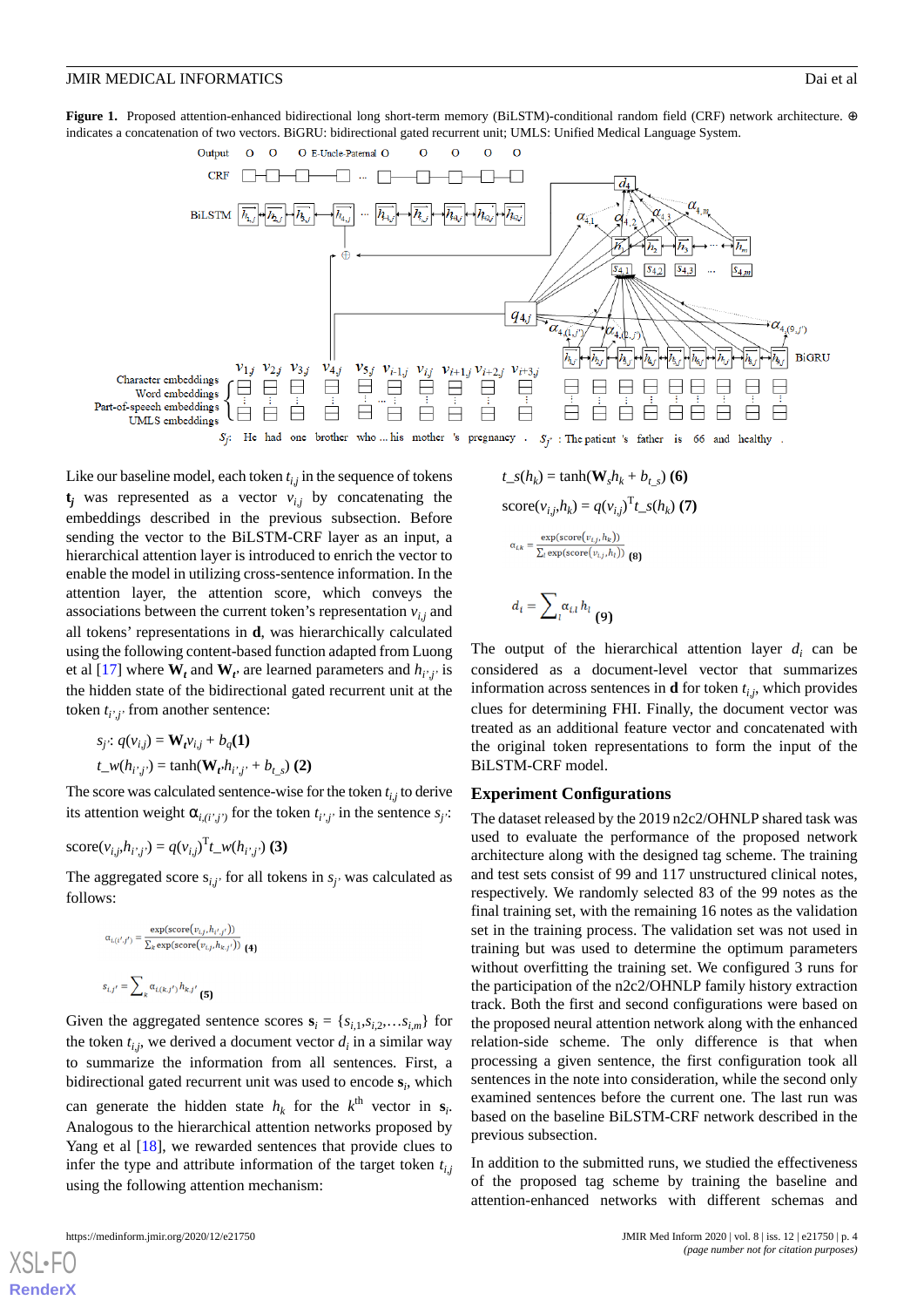reported their performance on the test set. [Table 2](#page-4-0) summarizes all the configurations studied in this work. All the networks were implemented using CUDA 10.1 and PyTorch libraries trained on machines equipped with NVIDIA Tesla P100 graphics cards. The mini-batch gradient descent along with Adam [[19\]](#page-8-15) was used for optimizing the parameters. The epoch

<span id="page-4-0"></span>**Table 2.** Summary of the configurations studied in this work.

| Configuration                                   | Description                                                                                               | <b>Notation</b> |
|-------------------------------------------------|-----------------------------------------------------------------------------------------------------------|-----------------|
| Baseline $+$ relation-side scheme               | BiLSTM-CRF <sup>a</sup> with relation-side scheme                                                         | $B-RS$          |
| Baseline $+$ enhanced relation-side scheme      | BiLSTM-CRF with enhanced relation-side scheme                                                             | <b>B-ERS</b>    |
| Attention + relation-side scheme                | Attention-enhanced BiLSTM-CRF with relation-side scheme                                                   | A-RS            |
| Attention + enhanced relation-side scheme       | Attention-enhanced BiLSTM-CRF with enhanced relation-side scheme paying<br>attention to limited sentences | A-ERS           |
| Attention + enhanced relation-side scheme $(+)$ | Attention-enhanced BiLSTM-CRF with enhanced relation-side scheme paying<br>attention to all sentences     | $A$ -ERS+       |

<sup>a</sup>BiLSTM-CRF: bidirectional long short-term memory-conditional random field.

The official evaluation script [[20\]](#page-8-16) released by the organizers was used to report the performance of the developed models. The performance for the recognized family member mentions including their family side attributes and observations were reported in terms of the standard precision (P), recall (R), and F1-measure (F) defined as follows at the article level:

 $Precision = TP/TP + FP (10)$  $Recall = TP/TP + FN (11)$  $F_1 = 2 \times P \times R/(P + R)$  **(12)** 

For each recognized family member mention, the 15 types of relatives described in the previous subsections were considered for evaluation. For each correctly recognized family member mention, its side of the family (ie, paternal, maternal, or not available) must also be correctly classified so that a true positive can be counted, else both the false positive and false negative are increased by one.

# <span id="page-4-1"></span>*Results*

In the following subsections, we first compare the performance of the baseline model with the enhanced relation-side scheme

to that of the model with the original scheme. Subsequently, we investigate the effect of the proposed attention-enhanced network architectures.

was set to 200, and the early stopping strategy (a patience value of 50) was used if no improvement in the F score or loss was observed or the loss became zero on the validation set. The same set of hyperparameters and a fixed random seed were used to

train all the configurations shown in [Table 2.](#page-4-0)

# **Effect of the Enhanced Relation-Side Scheme**

[Table 3](#page-4-1) outlines the performance of the baseline models with the original relation-side scheme (B-RS) and the proposed enhanced version (B-ERS). The last column of the table also shows the F scores for both models on the validation set and the number of executed epochs before terminating. With the early stopping strategy described in the previous section, both models terminated their training phase in advance and achieved F scores larger than 0.94 on the training set. The B-ERS model generally outperformed the B-RS model on the validation and test sets. It can be observed that the recalls of the B-ERS model for both family member mention and observation were better than those of the B-RS model by 0.061 and 0.117, respectively, which led to an increase in the overall F score of 0.024. These results demonstrated that the proposed enhanced scheme provides a better representation and facilitates a better learning process for the model.

|  |  | Table 3. Effect of the proposed enhanced relation-side scheme on the test and validation sets. |  |  |
|--|--|------------------------------------------------------------------------------------------------|--|--|
|--|--|------------------------------------------------------------------------------------------------|--|--|

| Configuration | Family member           |       |       | Observation |              |       | Overall | F on the validation set Number of epochs |     |  |  |
|---------------|-------------------------|-------|-------|-------------|--------------|-------|---------|------------------------------------------|-----|--|--|
|               | $\mathbf{p}^{\text{a}}$ | $R^b$ | F     | P           | $\mathbb{R}$ | Е     | F       |                                          |     |  |  |
| $B-RS^c$      | 0.896                   | 0.658 | 0.759 | 0.718       | 0.813        | 0.762 | 0.761   | 0.795                                    | 88  |  |  |
| $B-ERSd$      | 0.882                   | 0.719 | 0.792 | 0.674       | 0.928        | 0.781 | 0.785   | 0.822                                    | 124 |  |  |

<sup>a</sup>P: precision.

 ${}^{\text{b}}\text{R}$ : recall.

<sup>c</sup>B-RS: bidirectional long short-term memory-conditional random field with relation-side scheme.

<sup>d</sup>B-ERS: bidirectional long short-term memory-conditional random field with enhanced relation-side scheme.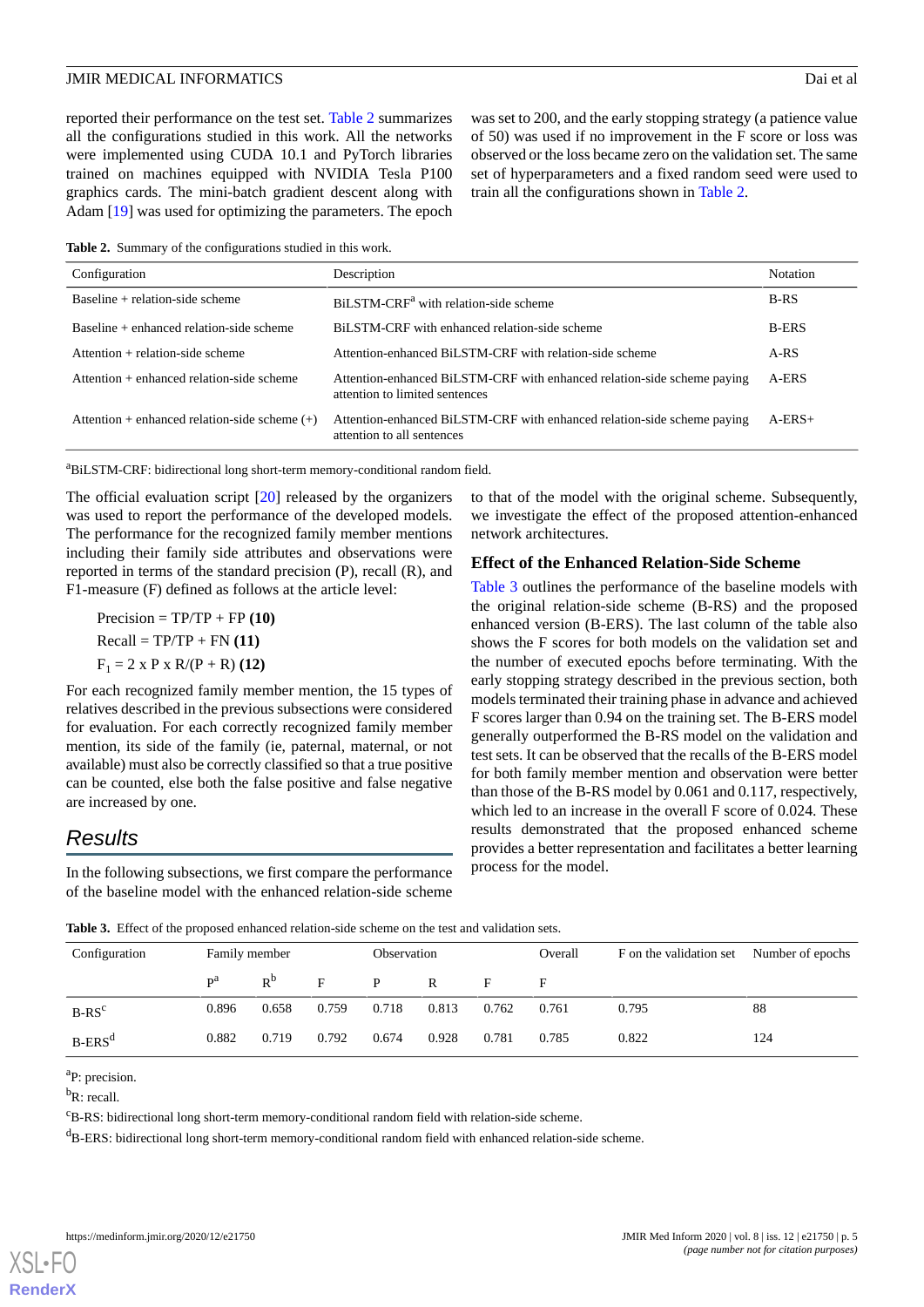#### **Effect of the Cross-Sentence Attention**

[Table 4](#page-5-0) provides the results of the comparative evaluation in accordance with the P, R, and F scores of the B-RS model. All proposed attention-enhanced BiLSTM-CRF models obtained better P, R, and F scores than those of the baseline model (B-RS). Among them, A-ERS+, our best submitted run during the 2019 n2c2/OHNLP shared task, had the best performance

with improvements of 0.034, 0.058, and 0.046 in terms of P, R, and F scores, respectively. It is noted that the proposed attention mechanism apparently improved the recall of family member mention for all 3 models. In particular, the recall of A-ERS+ can be boosted by 0.118, resulting in a better F score of 0.807. Furthermore, the F scores of observations among the attention-enhanced models were also improved by at least 0.022.

<span id="page-5-0"></span>**Table 4.** Comparison of the performance of the different attention-enhanced bidirectional long short-term memory-conditional random field (BiLSTM-CRF) models.

| Performance measures | $A-RSa$  | $A-ERS^b$ | $A-ERS+^c$ |  |  |  |
|----------------------|----------|-----------|------------|--|--|--|
| <b>Family member</b> |          |           |            |  |  |  |
| Precision            | $-0.031$ | $-0.008$  | $-0.046$   |  |  |  |
| Recall               | $+0.053$ | $+0.092$  | $+0.118$   |  |  |  |
| F score              | $+0.022$ | $+0.054$  | $+0.052$   |  |  |  |
| <b>Observation</b>   |          |           |            |  |  |  |
| Precision            | $-0.031$ | $+0.011$  | $+0.061$   |  |  |  |
| Recall               | $+0.053$ | $+0.074$  | $+0.018$   |  |  |  |
| F score              | $+0.022$ | $+0.038$  | $+0.042$   |  |  |  |
| Overall F score      | $+0.007$ | $+0.044$  | $+0.046$   |  |  |  |

<sup>a</sup>A-RS: attention-enhanced BiLSTM-CRF with relation-side scheme.

<sup>b</sup>A-ERS: attention-enhanced BiLSTM-CRF with enhanced relation-side scheme paying attention to limited sentences.

<sup>c</sup>A-ERS+: attention-enhanced BiLSTM-CRF with enhanced relation-side scheme paying attention to all sentences.

# *Discussion*

#### **Principal Findings**

Dai [\[10](#page-8-6)] provided an intensive analysis of the effectiveness of applying different tag schemes to the task of FHI extraction. In short, the advantage of applying the relation-side scheme is that we can eliminate the creation of heuristic rules for determining the relationship and side information of the recognized family member mentions, which is a major issue experienced by using standard tag schemes. Nevertheless, Dai [[10\]](#page-8-6) also pointed out that employing the scheme could lead to sparse and imbalanced training instances if the released dataset was small, which hinders the construction of a reliable model for identifying the desired properties of recognized mentions.

In this study, we addressed these issues by developing an enhanced relation-side scheme that achieved promising results, as shown in [Table 4.](#page-5-0) We believe that the performance gain comes from the refined tag set distribution, where the enhanced scheme has significantly fewer tag types (30 vs 66). The tag with the highest distribution in the enhanced scheme is I-FM, which indicates that 35% of family member mentions in the training set consist of more than 1 token after tokenization, followed by E-FM-Mother-Na (7%), E-FM-Sister-NA (6%), E-FM-Father-NA (6%), E-FM-Brother-NA (6%), E-FM-Aunt-Maternal (5%), E-FM-Son-NA (4%), E-FM-Aunt-Paternal (4%), E-FM-Daughter-NA (3%), and E-FM-Uncle-Paternal (3%; [Multimedia Appendix 1](#page-7-0)).

By contrast, no tags occupied more than 10% of the overall distribution in the original relation-side scheme. The top 10 tag

types are as follows: B-FM-Mother-NA (7%), B-FM-Father-NA (6%), B-FM-Sister-NA (6%), B-FM-Brother-NA (5%), B-FM-Aunt-Maternal (5%), I-FM-Aunt-Maternal (4%), B-FM-Son-NA (4%), B-FM-Aunt-Paternal (4%), B-FM-Daughter-NA (4%), and I-FM-Grandmother-Maternal (3%; [Multimedia Appendix 1\)](#page-7-0). It is also worth noting that some family member types possessed frequent inner tags. For example, there are more instances of the inner tag for "Aunt-Maternal" (I-FM-Aunt-Maternal) than other members such as son and daughter, and the inner tag of "Grandmother-Maternal" (I-FM-Grandmother-Maternal) appears more frequently than its beginning tag. A scrutiny of the example shown in [Table 1](#page-2-0) revealed that the use of the tag scheme increased the degree of lexical ambiguity. For instance, the word "paternal" in [Table 1](#page-2-0) is assigned with 2 different tags ("I-Brother-NA" and "I-Aunt-Paternal") although it is just a hint for the mention of family members. This observation also leads to the issue of imbalanced training samples because the word "paternal" could be a beginning or inner word for several types of family members. However, the distribution of those member types is skewed in the training set.

On the other hand, the enhanced relation-side scheme uses I-FM to capture clues that enable the model to learn and make final classifications based on the word with the most informative representation, which is usually the last word in terms of the family member entities. The scheme also resolves the problem of insufficient training samples. By considering [Table 1](#page-2-0) as an example, the traditional IOB2 scheme encodes all properties in its tag set. As a result, the token "aunts" can be associated with 6 different kinds of tags (B/I-Aunt-Paternal/Maternal/NA). With

 $XSI - F($ **[RenderX](http://www.renderx.com/)**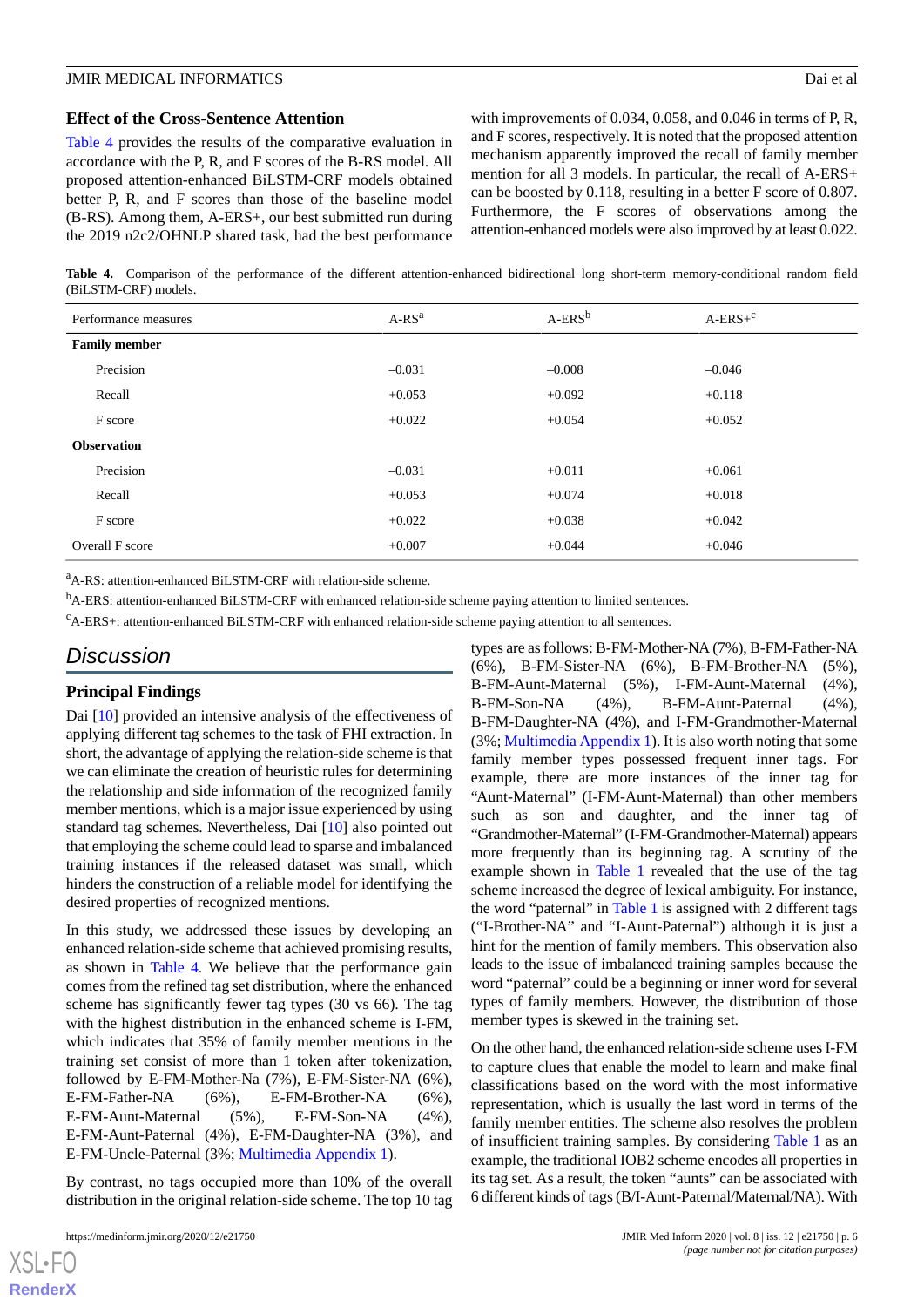respect to the enhanced scheme, the token can only be associated with one of the E-Aunt-Paternal/Materal/NA tags, regardless of it being a single or compound noun. Examination of this problem from a different perspective is displayed in [Table 5](#page-6-0), which shows an evidently higher level of ambiguity in the relation scheme against the enhanced version. It was also found

that even with the final CRF layer, the model with the original relation-side scheme could generate illegal tag sequences in the decoding phase, for instance a B-Aunt-Paternal followed by an I-Brother-Paternal, which was not observed in the model with the enhanced scheme.

<span id="page-6-0"></span>**Table 5.** Comparison of the degrees of ambiguity between the relation-side scheme and enhanced relation-side scheme. Note that the tokens that were only associated with the "O" tag were excluded.

| Scheme type                   | Number of possible tags associated with a token |                          |  |                       |  |  |  |  |  |  |  |  |
|-------------------------------|-------------------------------------------------|--------------------------|--|-----------------------|--|--|--|--|--|--|--|--|
|                               | 1 2 3 4 5 6 7 8 9 10 17 20                      |                          |  |                       |  |  |  |  |  |  |  |  |
| Relation-side scheme          | 535                                             | 174 41 3 3 8 5 1 5 1 1 1 |  |                       |  |  |  |  |  |  |  |  |
| Enhanced relation-side scheme | 535                                             |                          |  | 38 11 5 1 0 0 0 0 0 0 |  |  |  |  |  |  |  |  |

Another challenge that was brought up in Dai [\[10](#page-8-6)] is that the perception of the member type and its side property may require cross-sentence inference. In light of this issue, we proposed using the attention mechanism to enhance the ability of the model for identifying these 2 properties. As shown in [Table 4](#page-5-0), the F scores of not only the family members but also the observations were improved by implementing the attention mechanism, with the improvement particularly due to a boost in the recall. After comparing the results of the models with and without the attention mechanism, we confirmed that the attention-enhanced networks can better exploit the intrasentence and intersentence information to successfully determine the type and side information of family member mentions in which the traditional model failed. Take the following 2 sentences as an example:

#### *The father of the baby has a maternal uncle with a repaired cleft lip. His uncle is otherwise said to be healthy.*

The attention-enhanced model can correctly assign the side attribute (ie, maternal) for the "uncle" mentioned in the second sentence, while this could not be accomplished by the baseline model. We identified several similar cases on the test set, although these correct assignments could not be captured by the applied article level evaluation metrics.

Furthermore, we observed that the enhanced model can learn better from the implicit dispersed second-degree relative descriptions without interfering with rules created based on human knowledge. Some examples that can be correctly inferred are as follows.

The enhanced model can correctly assign the "Cousin\_Paternal" tag to the children of the patient's aunt even when the mentions are dispersed away from each other:

*The paternal aunt died in her late 57s due to heart complications. She had five children. One of these children is a daughter who was diagnosed with breast cancer at the age of 42...*

Another similar example would be the sentence, where the enhanced model can correctly determine the side and member type of the mention "son":

*Mrs. Lucas has another paternal uncle who has a son with mental retardation of unknown cause.*

For the following sentence, the mentions "sisters" and "brother" within the sentence located in the later part of the document can be correctly recognized by the enhanced model as "Aunt Paternal" and "Uncle Paternal," respectively:

*Ms. James AJ Benjamin's father, 55s, is reportedly in good health. ... He has two sisters and a brother, 63s–71s, who are reportedly in good health.*

In the following description, the second mention of "mother" is successfully assigned with "Grandmother\_Maternal":

#### *She is 5 feet 6-8 inches tall and the patient's mother resembles her own mother in facial appearance.*

For the following narrative, the model learned to assign the mention "daughter" with "Sister\_NA":

#### *The father has a 9-year-old daughter with another partner who is healthy.*

We also noted that the enhanced networks can acknowledge negative clues and avoid false positive cases of observations:

*She has no history of joint hypermobility, easy bruising, or problems with healing.*

*They do not look different than other members of the family, and do not have any major internal birth defects.*

#### **Error Analysis**

Although models with neural attentions learned to infer implicit relationships among recognized family member mentions by interpreting the contextual expressions with weighted attentions, ambiguity of the context can still occasionally confuse the model in making incorrect classifications. Some examples as such are listed.

In the following example, while the patient is Mrs. William, the attention-enhanced model focused on the terms "He," "sister," and "his father" and mistakenly assigned the mention "son" with the "Cousin\_Paternal" tag:

*... William's husband is healthy at age 38 with a history of melanoma ... He also has a 39-year-old sister who is healthy with a healthy 10-year-old son. ... His fatheris alive at age 59 with coronary disease, ...*

[XSL](http://www.w3.org/Style/XSL)•FO **[RenderX](http://www.renderx.com/)**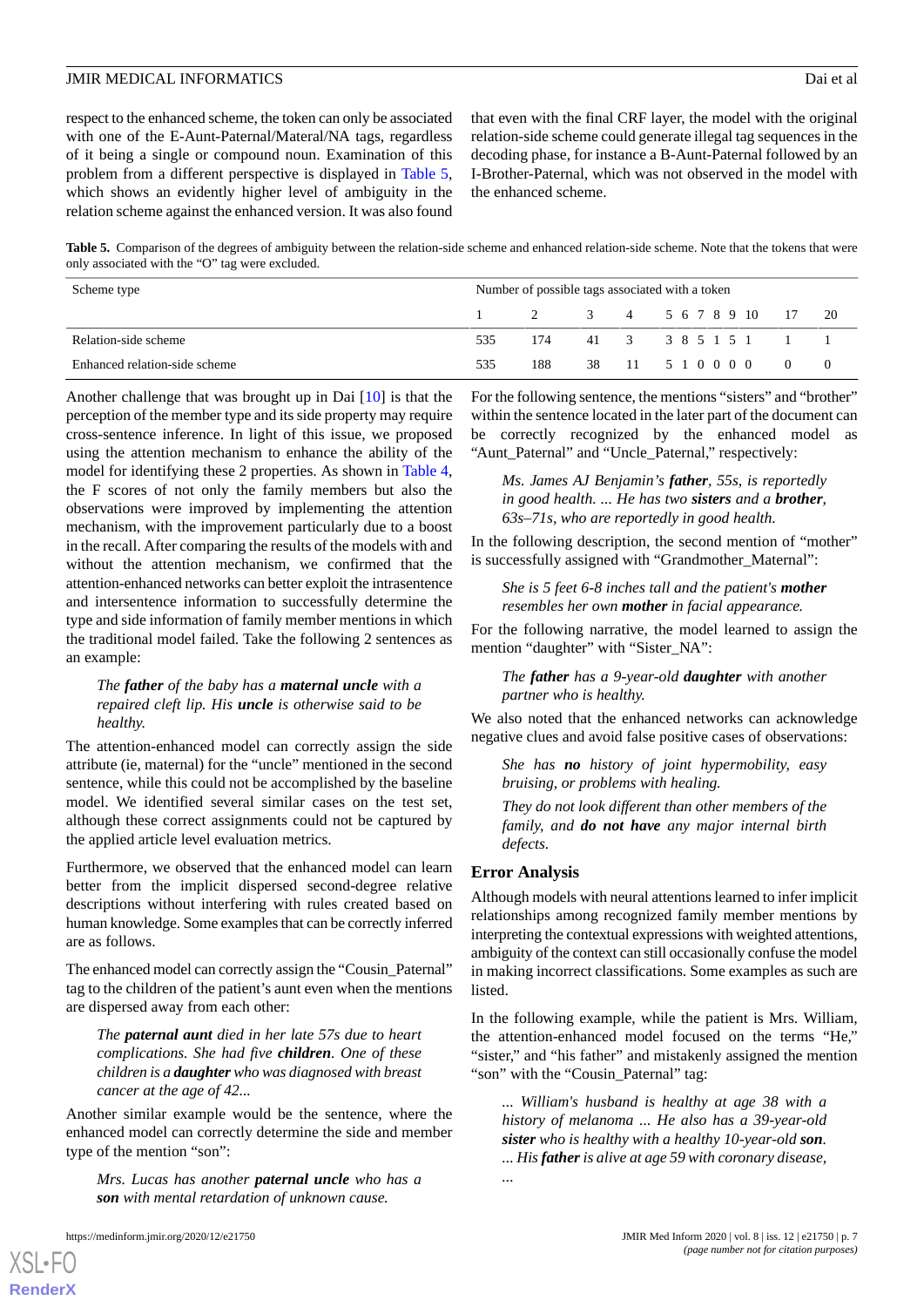In the following example, even with the proposed methods, the developed models could not recognize "mother's mother's brothers" in the second sentence as a family mention. Nevertheless, the attention-enhanced model was able to classify the first mention "brother" as the patient's uncle and the mention "children" as the patient's cousin. On the contrary, the baseline model classified the first and the second mentions as "brother" and "son," respectively:

*A brother is the father of two children, a male with mental retardation and a daughter with bicuspid mitral valve stenosis and aortic stenosis. Another of Benjamin's mother's mother's brothers is the father of two girls, one of whom ...*

Based on the description, the attention-enhanced model incorrectly considered the mention "father" to be referring to the father of the patient (ie, Mrs. Henrietta):

*Mrs. Henrietta is of Indian descent. The father of the baby is of Indonesian descent.*

For the following sentence*,*the attention-enhanced model failed to ignore the in-law relationships:

#### *Her husband has an identical twin brother who is healthy with fraternal twin daughters, ...*

Some annotation errors or biases in the corpus were identified during the error analysis. First, we found that not all instances of the same family member in a given electronic health record were annotated, which means that some mentions may only be annotated once even if they refer to the same entity. In general, more cases as such occurred in the annotation of first-degree relatives rather than those of the second-degree relatives (0.586 vs 0.839) based on our estimation on the training set. One conspicuous example of this error can be found in the sentence "*The patient's mother is 54 now,*" where the mention "mother" was not annotated. We also noticed that the spans of some family member annotations were incorrect, which may lead to a decrease in performance. For instance, the two annotations in the sentences "*His only [child,] a daughter ...*" and "*This aunt has five healthy sons and one [daughter,] age 67, ...*" will instruct the models to accept commas to be the last token of a family mention.

## **Comparison With Prior Work**

Several research projects have previously worked on the FHI extraction task. Shi et al [\[11](#page-8-7)] developed a neural network model based on BiLSTM networks for joint learning of FHIs and the relations among them. Zhan et al [\[21](#page-8-17)] fine-tuned the bidirectional encoder representations from transformers [\[22](#page-8-18)] by including an additional Biaffine classifier adapted from the dependency parsing to extract FHIs. Most researchers considered the extraction of FHIs as a sequential labelling task and exploited sequential labelling models to address it. For instance, Kim et al [[23\]](#page-9-0) established an ensemble of 10 BiLSTM-CRF models along with ELMo representations to identify FHIs. Later, Wu and Verspoor [[24\]](#page-9-1) and Ambalavanan and Devarakonda [\[25](#page-9-2)] implemented similar strategies to encode the side information in their tag sets. The former applied a BiLSTM model with ELMo and a tag set that allow the model to recognize mentions of family members and determine their side information at the same time, while the latter further contained family relationship information in their tag set. Similar to this work, the attempt of these 2 works is to eliminate the application of postprocessing rules to infer the required properties of family members.

## **Conclusions**

In this paper, we considered the problem of FHI extraction as a sequential labelling task and presented an attention-based neural network approach to handle this problem. The main contribution of our work is that we presented an improved tag scheme that enables the model to learn and interpret the implicit relationships and side information of the recognized family members without relying on heuristic rules. Moreover, a network structure with neural attentions was proposed to exploit intrasentence and intersentence information to determine the family member mentions and side attributes requiring cross-sentence inference. The feasibility of the proposed method was assessed on the dataset released by the 2019 n2c2/OHNLP shared task on family history extraction and was officially ranked 4th among 17 teams. Although the proposed methods addressed the limitations raised, our error analysis revealed challenges including annotation bias and the requirement of common-sense reasoning, which leave room for further improvement in the future.

# **Acknowledgments**

The authors gratefully acknowledge funding from the Ministry of Science and Technology of Taiwan: grant numbers MOST-106-2221-E-143-007-MY3 and grant numbers MOST 109-2221-E-992-074-MY3. We also thank Dr. Feichen Shen and the other organizers of the n2c2/OHNLP track on family history extraction for their effect in organizing the challenge and releasing the annotated data.

#### <span id="page-7-0"></span>**Conflicts of Interest**

None declared.

# **Multimedia Appendix 1**

Comparison of the tag set distributions on the training set between the relation-side scheme and its enhanced version. Only the tag names within the top 10 of the distribution are shown in the figure. [[PNG File , 282 KB-Multimedia Appendix 1](https://jmir.org/api/download?alt_name=medinform_v8i12e21750_app1.png&filename=1f6709204ca1bc39446ffe3d4cba9dcd.png)]

#### **References**

```
XS-FO
RenderX
```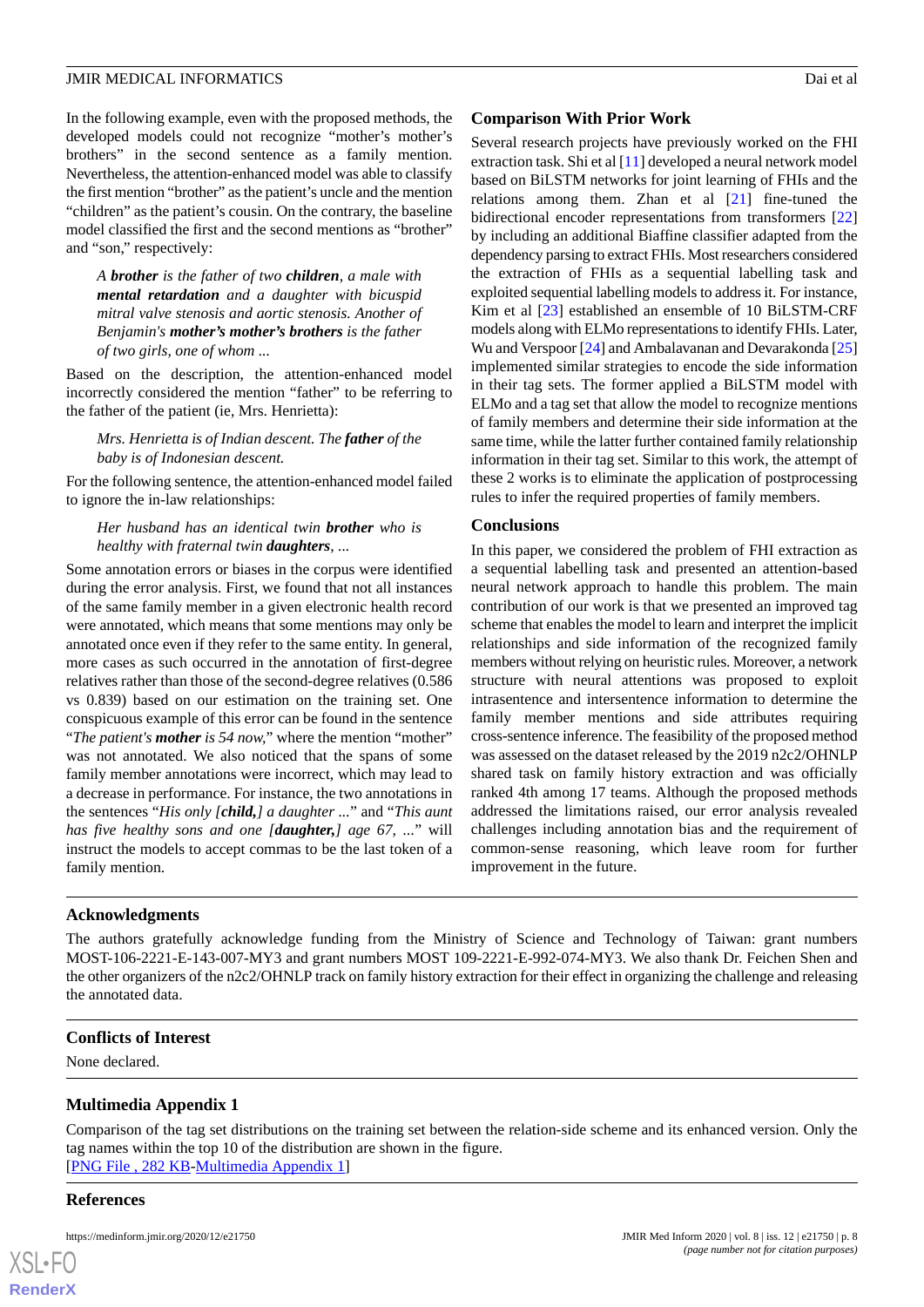- <span id="page-8-0"></span>1. Yoon PW, Scheuner MT, Peterson-Oehlke KL, Gwinn M, Faucett A, Khoury MJ. Can family history be used as a tool for public health and preventive medicine? Genet Med 2002 Aug;4(4):304-310. [doi: [10.1097/00125817-200207000-00009](http://dx.doi.org/10.1097/00125817-200207000-00009)] [Medline: [12172397](http://www.ncbi.nlm.nih.gov/entrez/query.fcgi?cmd=Retrieve&db=PubMed&list_uids=12172397&dopt=Abstract)]
- <span id="page-8-1"></span>2. Claassen L, Henneman L, Janssens ACJ, Wijdenes-Pijl M, Qureshi N, Walter FM, et al. Using family history information to promote healthy lifestyles and prevent diseases; a discussion of the evidence. BMC Public Health 2010 May 13;10(1):248 [[FREE Full text](https://bmcpublichealth.biomedcentral.com/articles/10.1186/1471-2458-10-248)] [doi: [10.1186/1471-2458-10-248\]](http://dx.doi.org/10.1186/1471-2458-10-248) [Medline: [20465810\]](http://www.ncbi.nlm.nih.gov/entrez/query.fcgi?cmd=Retrieve&db=PubMed&list_uids=20465810&dopt=Abstract)
- 3. Guttmacher A, Collins FS, Carmona RH. The family history--more important than ever. N Engl J Med 2004 Nov 25;351(22):2333-2336. [doi: [10.1056/NEJMsb042979\]](http://dx.doi.org/10.1056/NEJMsb042979) [Medline: [15564550\]](http://www.ncbi.nlm.nih.gov/entrez/query.fcgi?cmd=Retrieve&db=PubMed&list_uids=15564550&dopt=Abstract)
- 4. Murff H, Byrne D, Syngal S. Cancer Risk Assessment: Quality and Impact of the Family History Interview. American Journal of Preventive Medicine 2004 Oct;27(3):239-245. [doi: [10.1016/s0749-3797\(04\)00119-9](http://dx.doi.org/10.1016/s0749-3797(04)00119-9)]
- <span id="page-8-2"></span>5. Williams RR, Hunt SC, Heiss G, Province MA, Bensen JT, Higgins M, et al. Usefulness of cardiovascular family history data for population-based preventive medicine and medical research (The Health Family Tree Study and the NHLBI Family Heart Study). The American Journal of Cardiology 2001 Jan;87(2):129-135. [doi: [10.1016/s0002-9149\(00\)01303-5](http://dx.doi.org/10.1016/s0002-9149(00)01303-5)]
- <span id="page-8-3"></span>6. Wood ME, Kadlubek P, Pham TH, Wollins DS, Lu KH, Weitzel JN, et al. Quality of Cancer Family History and Referral for Genetic Counseling and Testing Among Oncology Practices: A Pilot Test of Quality Measures As Part of the American Society of Clinical Oncology Quality Oncology Practice Initiative. JCO 2014 Mar 10;32(8):824-829. [doi: [10.1200/jco.2013.51.4661\]](http://dx.doi.org/10.1200/jco.2013.51.4661)
- <span id="page-8-4"></span>7. Friedlin J, McDonald CJ. Using a natural language processing system to extract and code family history data from admission reports. AMIA Annu Symp Proc 2006:925 [\[FREE Full text\]](http://europepmc.org/abstract/MED/17238544) [Medline: [17238544\]](http://www.ncbi.nlm.nih.gov/entrez/query.fcgi?cmd=Retrieve&db=PubMed&list_uids=17238544&dopt=Abstract)
- <span id="page-8-5"></span>8. Goryachev S, Kim H, Zeng-Treitler Q. Identification and extraction of family history information from clinical reports. AMIA Annu Symp Proc 2008 Nov 06:247-251 [\[FREE Full text\]](http://europepmc.org/abstract/MED/18999129) [Medline: [18999129](http://www.ncbi.nlm.nih.gov/entrez/query.fcgi?cmd=Retrieve&db=PubMed&list_uids=18999129&dopt=Abstract)]
- <span id="page-8-7"></span><span id="page-8-6"></span>9. Liu S, Wang Y, Liu H. Selected articles from the BioCreative/OHNLP challenge 2018. BMC Med Inform Decis Mak 2019 Dec 27;19(Suppl 10):262 [\[FREE Full text](https://bmcmedinformdecismak.biomedcentral.com/articles/10.1186/s12911-019-0994-6)] [doi: [10.1186/s12911-019-0994-6\]](http://dx.doi.org/10.1186/s12911-019-0994-6) [Medline: [31882003\]](http://www.ncbi.nlm.nih.gov/entrez/query.fcgi?cmd=Retrieve&db=PubMed&list_uids=31882003&dopt=Abstract)
- 10. Dai H. Family member information extraction via neural sequence labeling models with different tag schemes. BMC Med Inform Decis Mak 2019 Dec 27;19(Suppl 10):257 [[FREE Full text](https://bmcmedinformdecismak.biomedcentral.com/articles/10.1186/s12911-019-0996-4)] [doi: [10.1186/s12911-019-0996-4\]](http://dx.doi.org/10.1186/s12911-019-0996-4) [Medline: [31881965\]](http://www.ncbi.nlm.nih.gov/entrez/query.fcgi?cmd=Retrieve&db=PubMed&list_uids=31881965&dopt=Abstract)
- <span id="page-8-8"></span>11. Shi X, Jiang D, Huang Y, Wang X, Chen Q, Yan J, et al. Family history information extraction via deep joint learning. BMC Med Inform Decis Mak 2019 Dec 27;19(Suppl 10):277 [\[FREE Full text\]](https://bmcmedinformdecismak.biomedcentral.com/articles/10.1186/s12911-019-0995-5) [doi: [10.1186/s12911-019-0995-5](http://dx.doi.org/10.1186/s12911-019-0995-5)] [Medline: [31881967](http://www.ncbi.nlm.nih.gov/entrez/query.fcgi?cmd=Retrieve&db=PubMed&list_uids=31881967&dopt=Abstract)]
- <span id="page-8-9"></span>12. Dai H, Syed-Abdul S, Chen C, Wu C. Recognition and Evaluation of Clinical Section Headings in Clinical Documents Using Token-Based Formulation with Conditional Random Fields. Biomed Res Int 2015;2015:873012-873010 [\[FREE Full](https://doi.org/10.1155/2015/873012) [text](https://doi.org/10.1155/2015/873012)] [doi: [10.1155/2015/873012\]](http://dx.doi.org/10.1155/2015/873012) [Medline: [26380302](http://www.ncbi.nlm.nih.gov/entrez/query.fcgi?cmd=Retrieve&db=PubMed&list_uids=26380302&dopt=Abstract)]
- <span id="page-8-11"></span><span id="page-8-10"></span>13. De Vine L, Zuccon G, Koopman B, Sitbon L, Bruza P. Medical semantic similarity with a neural language model. 2014 Presented at: 23rd ACM International Conference on Conference on Information and Knowledge Management; November 3-7, 2014; Shanghai, China p. 1819-1822. [doi: [10.1145/2661829.2661974](http://dx.doi.org/10.1145/2661829.2661974)]
- <span id="page-8-12"></span>14. Pennington J, Socher R, Manning CD. GloVe: Global vectors for word representation. 2014 Presented at: Empirical Methods in Natural Language Processing (EMNLP); October 2014; Doha, Qatar p. 1532-1543. [doi: [10.3115/v1/d14-1162](http://dx.doi.org/10.3115/v1/d14-1162)]
- <span id="page-8-13"></span>15. Peters ME, Neumann M, Iyyer M, Gardner M, Clark C, Lee K, et al. Deep contextualized word representations. 2018 Presented at: 16th Annual Conference of the North American Chapter of the Association for Computational Linguistics (NAACL-HLT); June 1-6, 2018; New Orleans, LA. [doi: [10.18653/v1/n18-1202\]](http://dx.doi.org/10.18653/v1/n18-1202)
- <span id="page-8-14"></span>16. Ma X, Hovy E. End-to-end Sequence Labeling via Bi-directional LSTM-CNNs-CRF. 2016 Presented at: 54th Annual Meeting of the Association for Computational Linguistics; August 7–12, 2016; Berlin, Germany p. 1064-1074. [doi: [10.18653/v1/p16-1101\]](http://dx.doi.org/10.18653/v1/p16-1101)
- <span id="page-8-15"></span>17. Luong MT, Pham H, Manning CD. Effective Approaches to Attention-based Neural Machine Translation. 2015 Presented at: Conference on Empirical Methods in Natural Language Processing; September 17-21, 2015; Lisbon, Portugal. [doi: [10.18653/v1/d15-1166\]](http://dx.doi.org/10.18653/v1/d15-1166)
- <span id="page-8-16"></span>18. Yang Z, Yang D, Dyer C, He X, Smola A, Hovy E. Hierarchical attention networks for document classification. 2016 Presented at: 15th Annual Conference of the North American Chapter of the Association for Computational Linguistics: Human Language Technologies; June 12-17, 2016; San Diego, CA. [doi: [10.18653/v1/n16-1174\]](http://dx.doi.org/10.18653/v1/n16-1174)
- <span id="page-8-18"></span><span id="page-8-17"></span>19. Loshchilov I, Hutter F. Decoupled weight decay regularization. 2019 Presented at: ICLR 2019; May 6-9, 2019; New Orleans, LA p. 5101.
- 20. Liu S, Mojarad MR, Wang Y, Wang L, Shen F, Fu S, et al. Overview of the BioCreative/OHNLP Family History Extraction Task. 2018 Presented at: BioCreative/OHNLP Challenge 2018; August 29, 2018; Washington DC. [doi: [10.1145/3233547.3233672](http://dx.doi.org/10.1145/3233547.3233672)]
- 21. Zhan K, Xiong Y, Fu H, Jiang D, Tang B, Chen Q, et al. Family History Extraction Using Deep Biaffine Attention. 2019 Presented at: n2c2/OHNLP Shared Task and Workshop; November 15, 2019; Washington DC. [doi: [10.2196/preprints.23587\]](http://dx.doi.org/10.2196/preprints.23587)
- 22. Devlin J, Chang MW, Lee K, Toutanova K. BERT: Pre-training of deep bidirectional transformers for language understanding. 2019 Presented at: 17th Annual Conference of the North American Chapter of the Association for Computational Linguistics: Human Language Technologies (NAACL-HLT); June 2-7, 2019; Minneapolis, MN p. 4171-4186.